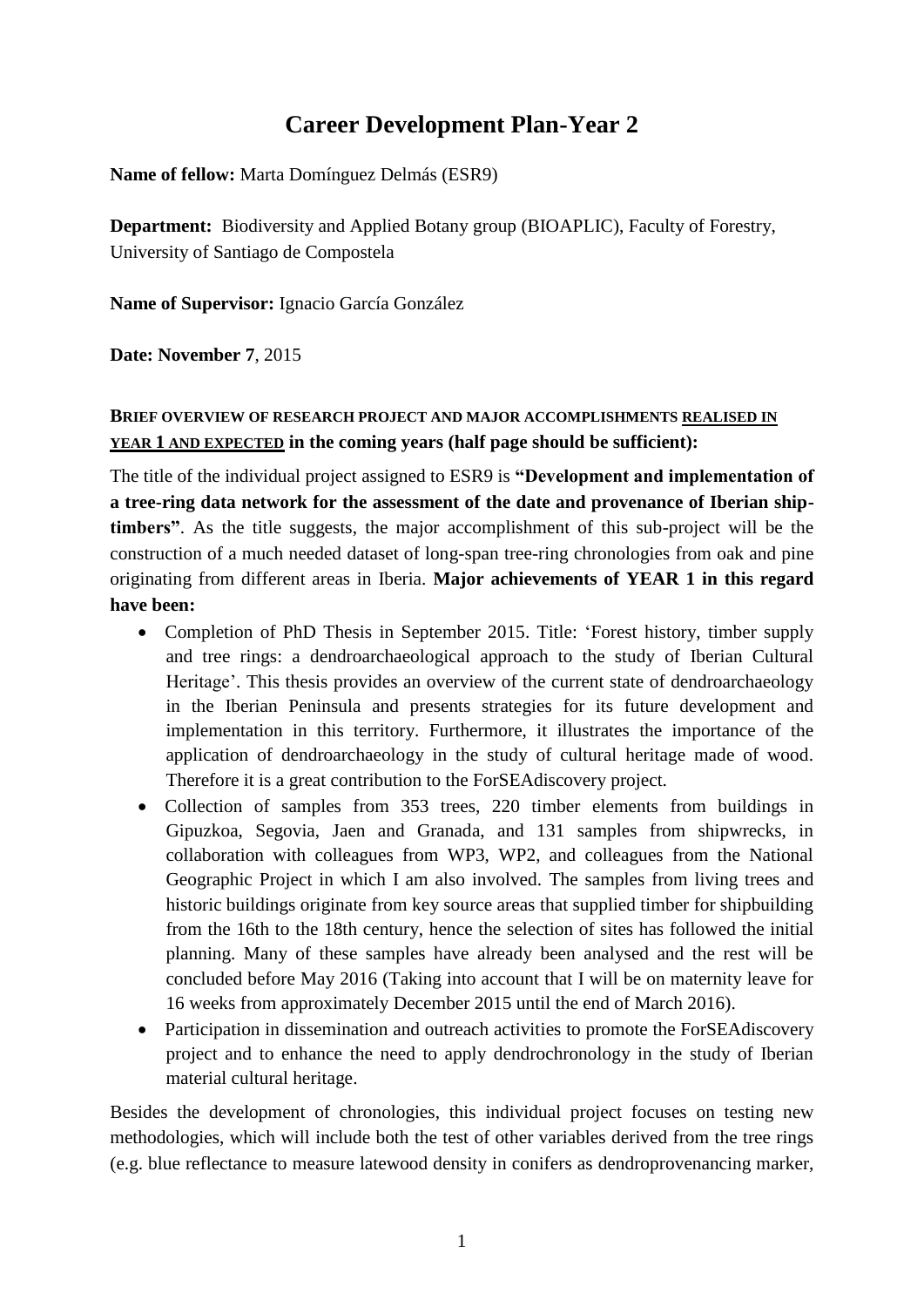in collaboration with ERS10) as well as statistical techniques (e.g. hierarchical analysis, fuzzy clustering, identification of disturbance events, etc.) to assess their suitability for provenancing historical timbers. During 2016, sampling campaigns will have a major focus on living trees and historic buildings in the north and centre of Spain, with some scouting actions in Portugal.

## **LONG-TERM CAREER OBJECTIVES (over 5 years):**

## **1. Goals**

Working towards the creation of my own research group in dendroarchaeology and dendroprovenancing at some European research institute or university. Funding options to achieve this goal are the ERC Starting Grants, the VIDI program from the Dutch Netherlands Organisation for Scientific Research (NWO), or in Spain, the Ramón y Cajal program, although I may need to strengthen my curriculum first with some post-doc program (VENI from the Dutch NWO, Juan de la Cierva or Ramón y Cajal in Spain, or the Marie Curie Individual Fellowships).

Long-term view:

 **ERC Starting Grants** aim to support up-and-coming research leaders who are about to establish a proper research team and to start conducting independent research in Europe. The scheme targets promising researchers who have the proven potential of becoming independent research leaders. It will support the creation of excellent new research teams. This program is addressed to researchers with 2-7 years of experience since completion of PhD and scientific track record showing great promise.

 **VEDI** is part of the Innovational Research Incentives Scheme from the NWO. It allows researchers who have already spent several years doing postdoctoral research to develop their own innovative lines of research, and to appoint one or more researchers. Vidi is targeted at the excellent researcher who following his/her PhD has carried out several years of research and in doing this has demonstrated the ability to generate and effect innovative ideas independently. Researchers who have obtained their PhD within the last 8 years can apply for a Vidi grant.

 **Ramón y Cajal**: *Estas ayudas van dirigidas a promover la incorporación de investigadores nacionales y extranjeros con una trayectoria destacada en centros de I+D. La selección se fundamenta en un riguroso proceso de concurrencia competitiva de los candidatos en base a sus méritos curriculares y en base a su capacidad para liderar una línea de investigación, en función de la experiencia científica y profesional así como de la independencia de su trayectoria.*

Potential funding schemes for post-doc after this employment (shorter term view):

 **VENI** is part of the Innovational Research Incentives Scheme from the NWO. This grant is meant for individual researchers who have completed their PhD within the last three years and it consists of 3-year funding ( $\epsilon$  250,000).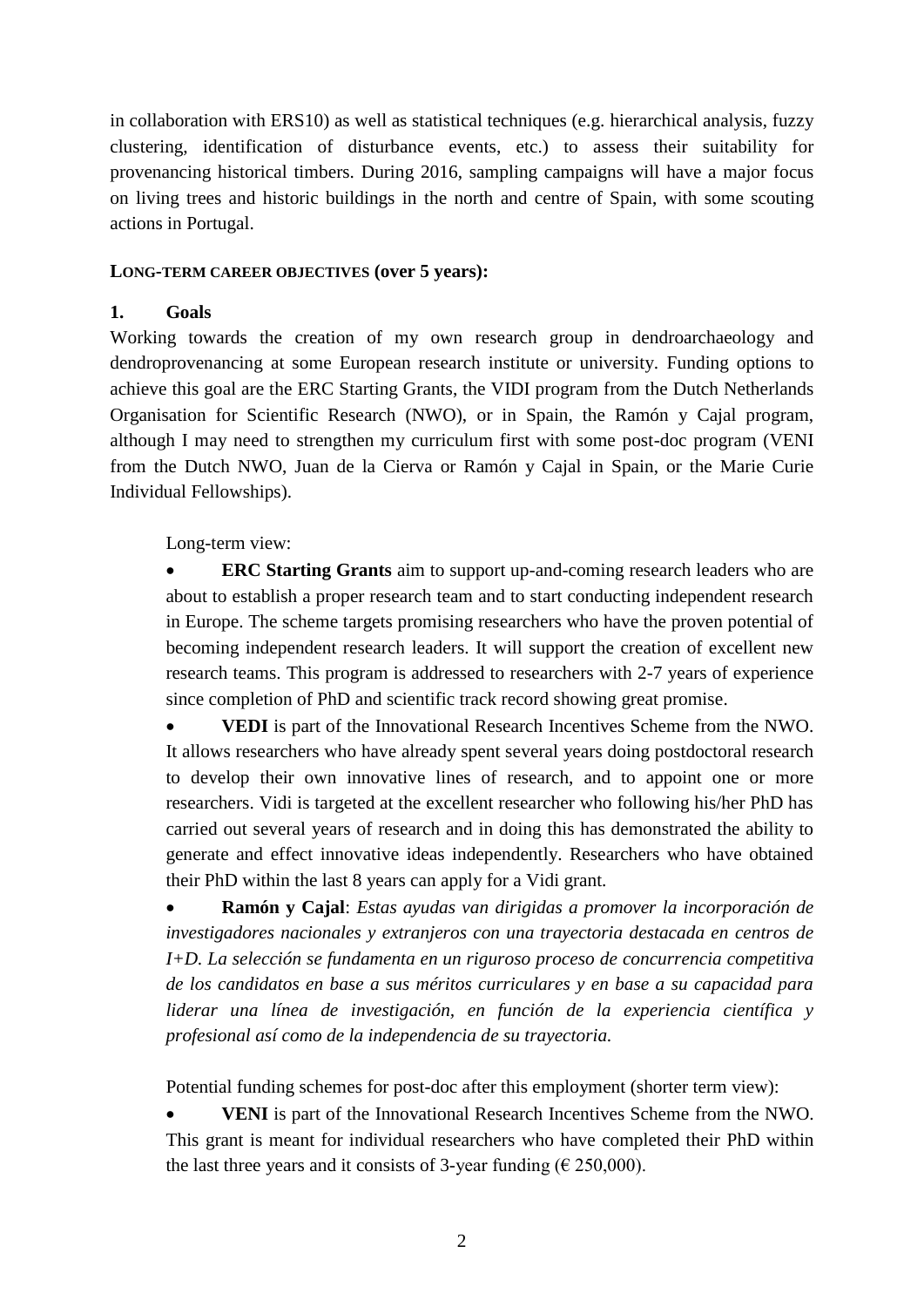**Juan de la Cierva-formación**: candidates must have finished their PhD within 2 years before the application is submitted. Budget:  $25.000 \text{ } \in \text{gross/year}$ . *Las solicitudes de participación las presentan los centros de I+D incluyendo en ellas a los investigadores candidatos para su incorporación a los equipos de investigación. La selección por concurrencia competitiva de los candidatos en base a sus méritos curriculares y en el historial científico-técnico del equipo de investigación en el que se quiere integrar, dando especial relevancia a los méritos relativos al investigador tutor.*

 **Marie Curie Individual Fellowships**: This action is meant to support the best, most promising individual researchers from anywhere in the world. Only experienced researchers can apply.

## **2. What further research activity or other training is needed to attain these goals?**

In my case, I need to strengthen my curriculum towards the Humanities, as in the future I will submit my proposals to this panel. Achieving an excellent publication record focused on the multidisciplinary aspect of dendroarchaeology and methods for wood provenancing would also be mandatory to apply to any of the funding programs I consider at long-term. Additionally, proven experience supervising students also scores high, therefore I would like to include the co-supervision of Bachelor, Master or PhD students as a short term goal within my current employment period as Marie Curie ESR.

The organisation of congresses, courses and dissemination activities would strengthen my curriculum in the Humanities, as well as being the co-editor of proceedings derived from a congress. By the end of 2016 I would like to organise a workshop/congress about dendroarchaeology in the Iberian Peninsula. In 2017 I would like to participate in the organization of the final congress of the ForSEAdiscovery project in collaboration with the other fellows from WP1 and WP2.

I also need to improve my knowledge in statistical analyses and learn to use R to be able to perform analyses independently. I would like to train further in GIS (ArcGIS, QGIS) and the use of Rhino, as well as getting acquainted with isotope research and geochemistry, and gaining skills to conduct historical research.

## **SECONDMENTS**

- May 2016: one month secondment at the University of Lampeter Trinity Saint Davis, with the objective of training in GIS and Rhino.
- Another one-month secondment will be planned, probably in 2017, in collaboration with Ana Crespo at the CSIC (dates to be decided), with different objectives still to be defined (collaboration in the organisation of the final congress, writing articles, conduct historical research, etc.).
- A third month secondment could be used to carry out the latewood density study with ESR10 in Wageningen, or could be added up to the secondment at the CSIC or could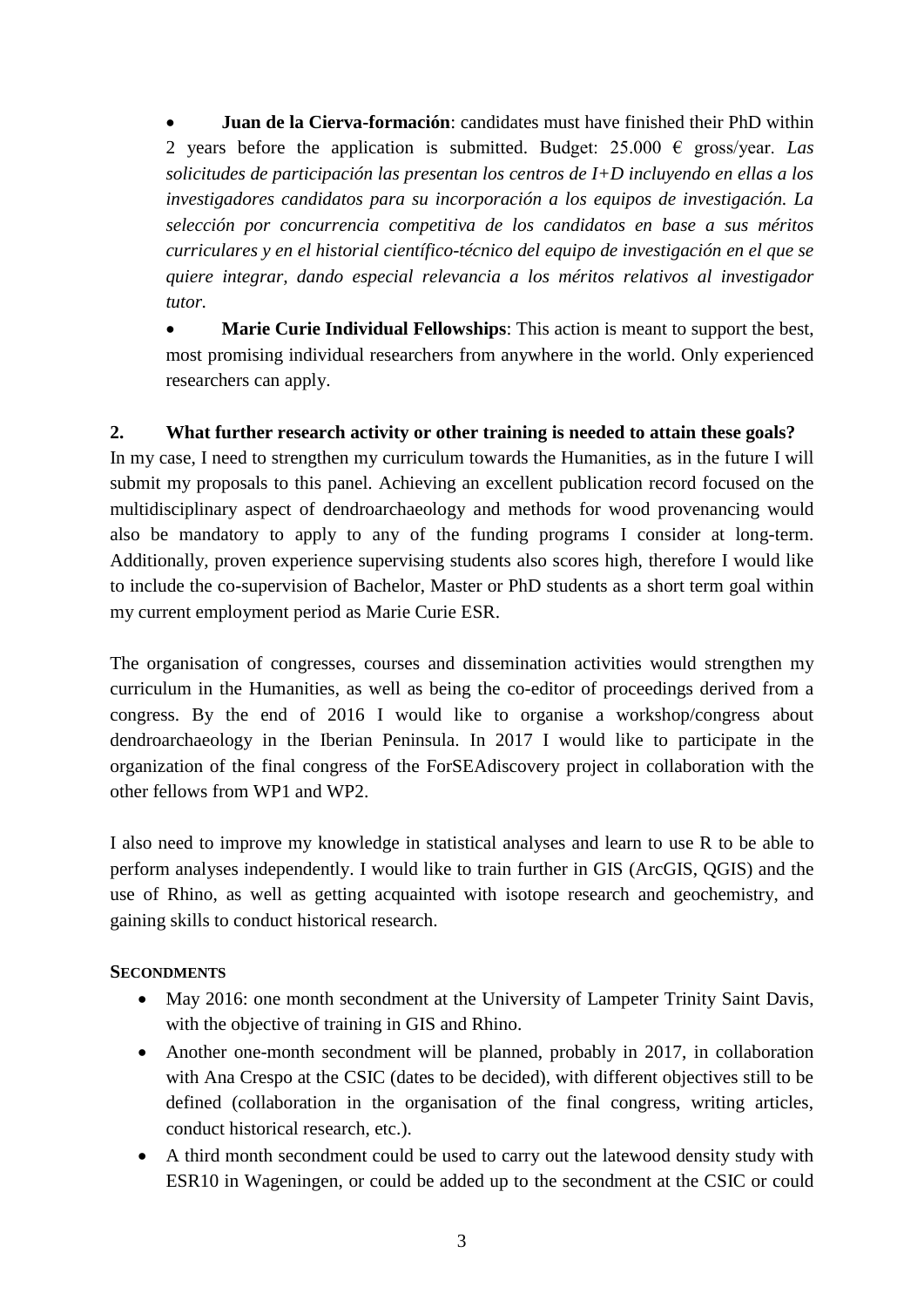be used for something else. We can see at a later stage how can I make the most out of this month.

## **SHORT-TERM OBJECTIVES (1-2 years):**

- **1. Research results**
- o **Anticipated publications 2016/17:**
- Domínguez-Delmás, M., Alejano-Monge, R., Wazny, T., *ready for submission*. Dendroarchaeological research on roof structures from architectural heritage in Andalusia (Spain): case studies of the Jaen catedral and the *Colegial del Salvador* church in Seville.
- Domínguez-Delmás, M., Alonso, F., García-González, I., *in prep*. Lightnings, earthquakes and forest management: the roof structure of Segovia cathedral reveals its history through tree-ring research.
- Domínguez-Delmás, M., Van Daalen, S., Haneca, K., *in prep*. Developing oak chronologies (*Quercus sp*.) for dating historic barns in the Ancares (Western Cantabrian Mountains, NW Spain).
- Soberón Rodríguez, M., Pujol Hamelink, M., Llergo López, Y., Riera Mora, S., Juliá Brugues, R., Domínguez-Delmás, M., *in prep*. Shipwreck *Barceloneta I -* A medieval clinker-built ship in Barcelona. *International Journal for Underwater Archaeology*.
- Article about oak growth variability in the Cantabrian mountains (results *in prep*.; to be presented at the Ameridendro 2016).
- Article about sapwood statistics for oak and pine in the Iberian Peninsula (results *in prep*.).
- Article about the choir stalls of Seville cathedral (possible involvement of Germán Jiménez Montes, ESR4), (results *in prep*.).
- Article about growth releases in the Cazorla and Segura mountains in relation to historical logging events.
- Articles collaborating as coauthor.

## o **Anticipated conference, workshop attendance, courses, and /or seminar presentations in 2016:**

- ForSEAdiscovery workshops and courses (mandatory)
- Ameridendro 2016 (28 March 1 April 2016)
- IKUWA VI 2016 (28 November- 2 December 2016, Australia)

## **2. Research Skills and techniques:**

- o **Training in specific new areas, or technical expertise etc:**
- Statistical analyses, with special focus on multivariate techniques and the use of R
- GIS applied to field and historical data
- Use of Rhino
- Diving and sampling timbers underwater
- Geochemistry (isotopic research -strontium- and analysis of element composition in the wood)
- Analysis of biomarkers in the wood (pyrolysis, FT-IR...)